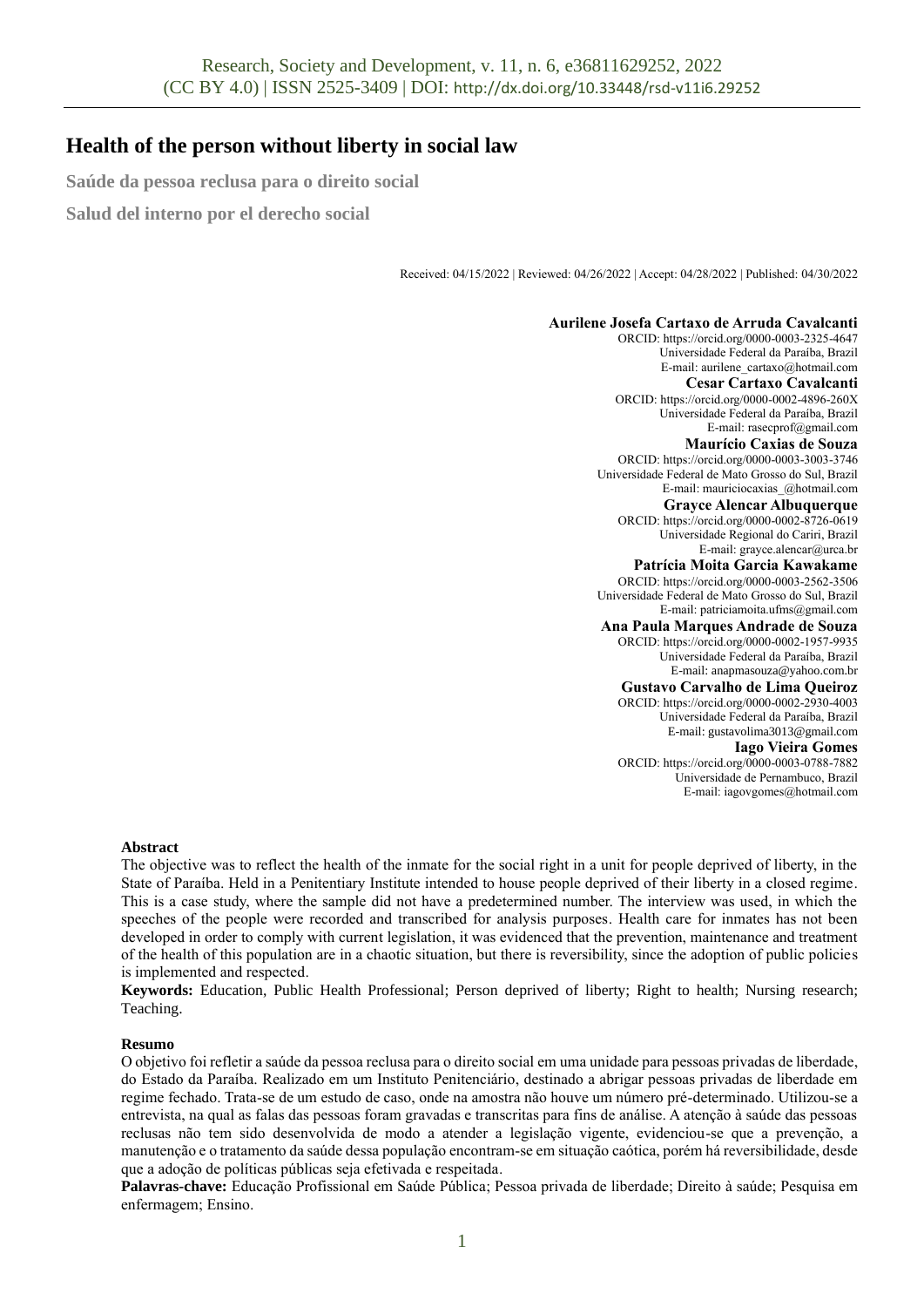#### **Resumen**

El objetivo fue reflejar la salud del interno por el derecho social en una unidad para personas privadas de libertad, en el Estado de Paraíba. Recluido en un Instituto Penitenciario destinado a albergar a personas privadas de libertad en régimen cerrado. Este es un estudio de caso, donde la muestra no tenía un número predeterminado. Se utilizó la entrevista, en la cual se grabaron y transcribieron los discursos de las personas para fines de análisis. La atención a la salud de los internos no ha sido desarrollada para cumplir con la legislación vigente, se evidenció que la prevención, mantenimiento y tratamiento de la salud de esta población se encuentran en una situación caótica, pero existe reversibilidad, ya que la adopción de políticas públicas es implementado y respetado.

**Palabras clave:** Educación en Salud Pública Profesional; Persona privada de libertad; Derecho a la salud; Investigación en enfermería; Enseñanza.

# **1. Introduction**

Health care for the population deprived of liberty is a social right, which becomes an essential competence of the public authorities, which must develop public policies to be implemented through programs, projects and strategies, to guarantee people the provision of actions. and services at different levels of care, from the perspective of prevention, promotion, rehabilitation and recovery. Universal and equitable health actions and services must be developed, with a view to comprehensive care in a decentralized manner in the three governmental spheres, with the effective participation of the community, in addition to being supported by Law 8080/1990. The Organic Health Law has been considered an ideal model for political and organizational formulation, contributing to many changes in the context of the health/disease process of the population that uses health services Brasil (1990); Valim et al (2018).

The Unified Health System (SUS), being universal, includes health care for the Brazilian prison population, regardless of the degree of imprisonment of these people: closed regime (sentence of more than eight years); semi-open regime (a sentence of more than four years and less than eight years) or an open regime (a sentence of less than or equal to four years) Araújo et al (2020).

Bearing in mind that the health actions provided through the prison programs in this sector must be promoted by an interdisciplinary team articulated with health care networks. Even before the institution of the SUS, the health of incarcerated people already had a legal provision from Law 7,210 (1984).

The prisoner's health care is recommended, both preventive and curative, as well as medical, pharmaceutical and dental care, guaranteeing, even that when the penal establishment is not equipped to provide the necessary medical care, it will be provided in another location, with authorization from the establishment's management Céspedes et al (2011).

Even if there are partnerships between the Ministry of Health and Justice in the search for the effectiveness of health care for inmates, the services provided to this part of the population still leave something to be desired due to the numerous obstacles observed in the daily life of the Penitentiary System, whether of a political nature. , civil or economic, regionally or nationally Carvalho et al (2020).

Therefore, it is necessary to adopt coping strategies to overcome the problems and improve the viability of health actions in this sector. Structural and functional factors such as poor diet, sedentary lifestyle, drug use, lack of hygiene and poor ventilation of the environment, provide a gloomy, sad, funereal and regretful appearance, making the inmate, if he entered there healthy, do not go out without being affected by some disease or with your health fragile Lima (2019).

It is important to highlight the transmission of Tuberculosis, the State of Paraíba is no exception to this rule, even with the existence of the State Operative Health Plan of the Penitentiary System, this plan includes 18 (eighteen) Health teams that work within the prisons Ferreira (2011); Nogueira et al (2018). Of the total, 7 (seven) teams are distributed in the municipalities of João Pessoa, Campina Grande, Santa 146 Rita and Guarabira. These teams are linked to the basic health network and provide care to these people, however, more complex cases are referred to local referral hospitals Ferreira (2011); Nogueira et al (2018).

Therefore, the research aims to reflect the health of the inmate for the social right in a unit for people deprived of liberty,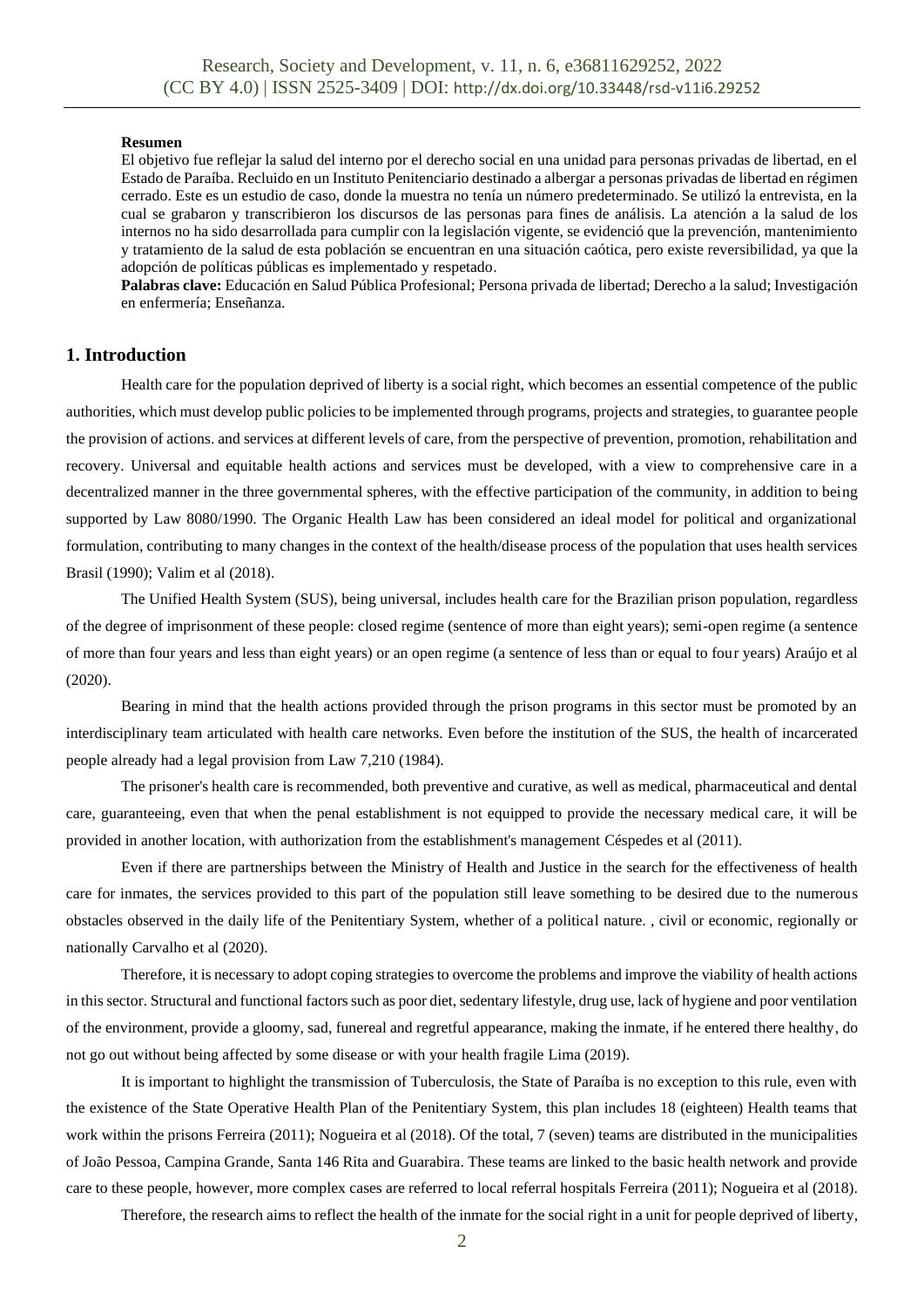in the State of Paraíba. Which brings as a research problem, health as a constitutional right and a duty of the State, guaranteed by appropriate legislation and extensive to the population deprived of liberty, also protected by specific legislation, there is recognition of the scarcity of study on the subject, especially on this right within the scope of male populations with regard to the research object.

# **2. Methodology**

The study was carried out in a Penitentiary Institute of the State of Paraíba, intended to house people deprived of liberty in a closed regime, with a sentence of more than 4 (four) years. The guidelines established through Resolution 466/12 of the National Health Council, which approves the guidelines and regulatory standards for research involving human beings, were used Brasil (2012).

This is a case study, where there was no predetermined number in the sample, aiming to understand complex social phenomena, allowing researchers to retain the holistic and meaningful characteristics of real-life events, such as individual life cycles, the behavior of small groups, the organizational, administrative and individual processes, in addition to the political ones, and related to them André (2022).

Regarding the methodological approach, when carrying out a qualitative investigation, the concern should be less with generalization and more with the depth, scope and diversity in the understanding process, whether of a social group, an organization, an institution, of a policy or representation. The technique used was the structured interview, in which the speeches of these people were recorded and recorded in forms designed exclusively for this purpose Minayo (2010).

Interview scripts were applied to a certain population of the study, who did not accept the use of the recording, because they were afraid of being identified, even after clarification about the anonymity of their testimonies. The inclusion criterion for carrying out the interviews was the existence of a health team in the penitentiary service to facilitate the researcher's access to that person deprived of liberty, thus enabling access for the investigation. In relation to the exclusion criterion, they were people imprisoned in the isolation sector for some reason.

The testimonies were transcribed and interpreted through the thematic analysis technique, which consists of the search for nuclei of meaning to build a communication in which the presence of certain themes express the reference values and behavior models present in the discourses related to the analytical object Minayo (2010).

To maintain the anonymity of the research participants, the codes Person 1 (P1), Person 2 (P2) and so on were used. The testimonies used in this article were extracted from the Doctoral Thesis, entitled: "Health of prisoners and social rights: a case study in the Prison Unit of João Pessoa - Paraíba", cataloged in the source Instituto de Comunicação e Informação Científica e Tecnológica da Public Health Library, Sérgio Arouca National School of Public Health, Rio de Janeiro - RJ. 148.

# **3. Results and Discussion**

Regarding the sociodemographic profile of these people deprived of their liberty, the results revealed some variables of interest for the research object of study. 30% were in the age group above 40 years of age, 50% developed the professional role of bricklayer before arriving at the penitentiary complex, 70% were illiterate and 80% were single, but with children, and on this item they reported: [...] my son lives with his mother, I miss him a lot, I'm leaving soon, just a year to go and I've already served a year and two months of my sentence (P23). [...] I have a son, he is growing far away from me, I know he will be luckier than me in life (P30). [...] the most beautiful thing in this life, I have no words, is with the mother (P32). [...] I don't know much about my children, it's better, I suffer less, we love my children, the mother takes good care of them, I'm sure (P34).

Approaching this issue from the point of view of patriarchal ideology, where a strong social pressure is exerted on men,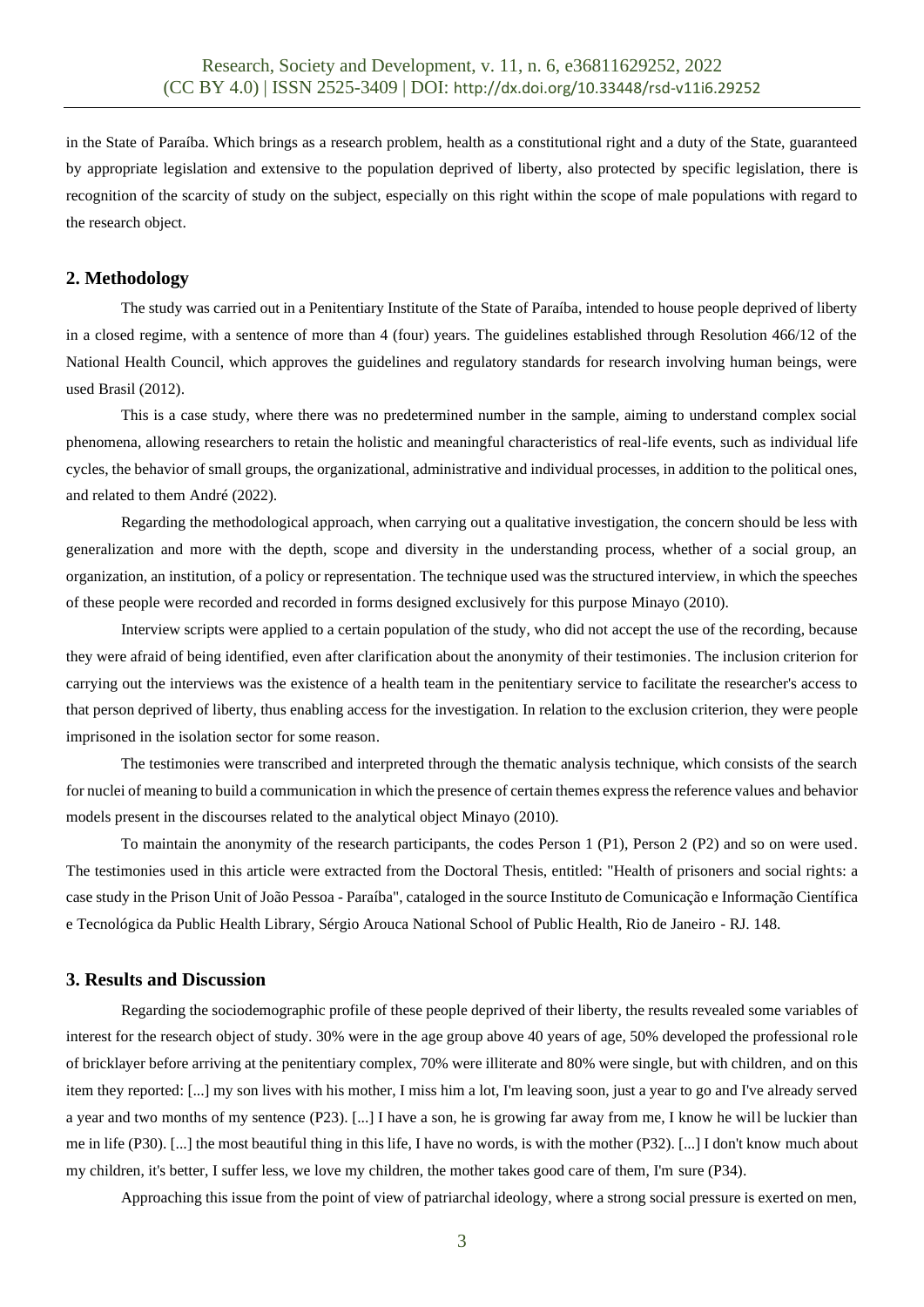generated by the imposition of roles that, when not fulfilled, put their masculinity in check. On the other hand, some testimonies register a certain tranquility on the part of the parents (recluse person) who transfer to the mother (wife or partner) the total responsibility for the care of the offspring, sometimes assuming their role of material provider and forgetting their affective function, sometimes assuming this role, although aware of their spatial limitations Freitas et al (2009); Pereira et al (2019).

Regarding the perception of inmates about the right to health as a social right, they reported that it did not exist, starting with the lack of privacy during consultations at the health unit, since the space inside the unit is precarious. In view of the above, the inmates showed embarrassment, in addition to becoming vulnerable to their peers for having to report their weaknesses and illnesses close to other inmates, who were sharing the same physical space.

We highlight the testimonies (P2 & P17), when asked about their right to health. [...] I come here very little, I don't like it here, because we say what we feel and the other colleagues listen and will comment down there, then it's fire, the colleague had a disease in the intimate part, he doesn't know ! and it had to be bandaged, here at the post and everyone in the pavilions knew and kept telling each other. It makes us weak and ashamed (P2). [...] there's a conversation here that goes down there, I don't know how it happens, there's no explanation for something like that. Here you only have the right to suffer and nothing else, the worst thing we pay here is to suffer, the State only wins on us (P17).

It is verified, through these testimonies, that the incompatibility of the physical structure reserved for health care directly affects the quality of the actions developed by health professionals. With no option of another suitable place to attend to the particularities required by each diagnosis, they continue to develop their actions in an unsatisfactory space, generating revolt among the incarcerated due to the exposure of their intimacies, during the consultations.

In the perception of this population in relation to the physical space destined to the health unit to carry out care, the lack of privacy generated unanimous dissatisfaction among the interviewees, as can be seen below: [...] the space should be larger, because we talk in front of others and they listen (P24). [...] it could be bigger because we go up a lot (P29). [...] I think it should be separated, we are ashamed to speak in front of others (P33). In their testimonies, the interviewees reveal dissatisfaction with the space used to provide this assistance, especially regarding the lack of privacy during the care provided by the health team.

This reality is in disagreement with Resolution No. 06/2006 of the CNPCP, Brazil (2006b), which establishes the minimum areas necessary for the allocation of the constituent elements of a prison health unit. In addition to the architectural precariousness of the physical space and the damage caused by this failure, it is evident that most of the equipment that constitutes the environment or that should provide support for its functionality was absent, which further aggravated the situation. The absence of a specific room for suturing, vaccination, observation, collection of material for the laboratory, material and sterilization center, in addition to a bathroom. These structural elements, when absent, generate precariousness in care, corroborating the disrespect for the individuality of the incarcerated during health actions. When asked about the recognition of the health team working in the unit installed for this purpose, practically all the prisoners showed that they did not know them, with the exception of an assistant from the sector.

The following statements confirm this revelation: [...] I know that there is a doctor, that I can hear them downstairs, the revolt is great because they arrive late and we miss the sunbath, only Jesus! Not to mention that it still interferes with lunch, because we go down very late (P21). [...] if I had a doctor to attend here I would have already gone down. I don't worry about this space, I think about the service (P15). [...] I don't know very well, that doesn't interest me, I just know that in front of the people everything is perfect and it's one thing and behind the back it's another thing (P32).

In all health services, whether of high, medium or low complexity, assisted users must be addressed by name and know by whom they are being cared for. In the prison health unit, already in the research scenario, it was found that there is no concern on the part of most professionals to identify themselves with the prisoner, a fact that makes it difficult to differentiate between professionals from the perspective of prisoners, leading them to approach topics that are inconsistent with the specialty of the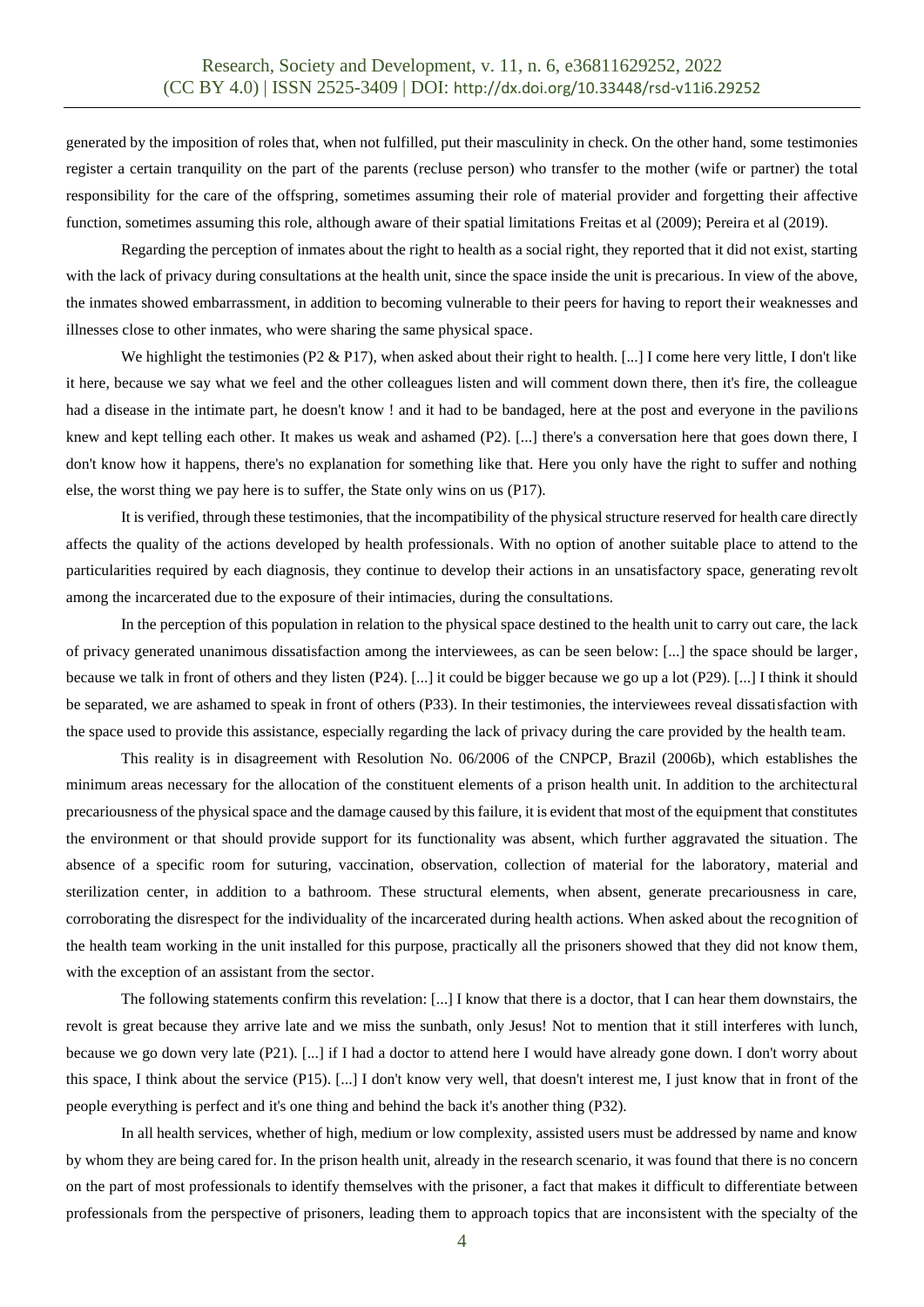person who assists you. To discuss the testimonies related to elective and emergency health care, it was decided to separate these situations according to the understanding of the study population.

Regarding the responsibilities of the health team, among other activities, health education, the distribution of educational material, the distribution of condoms on the day of the conjugal visit to the companions and assistance to the inmate's family, seeking to resolve doubts. On the other hand, based on the information provided by the interviewee (P9), there is, within the Penal Institute, a large clandestine trade, where everything can be sold or exchanged, including the health protection and promotion objects distributed by the team. For this clandestine trade, prisoners are sentenced to one more penalty in addition to the one imposed by the State, that of falling ill due to perfectly preventable causes.

Research carried out in prisons estimate that approximately 20% of Brazilian convicts are HIV positive, mainly as a result of sexual intercourse without condoms or sharing syringes for injecting drug use. The following statements contradict the legal norm and show a blatant disrespect to Art. 196 of the Constitution of the Federative Republic of Brazil, which provides for health as a right for all and a duty of the State, with universal and equal access to actions and services for its promotion, protection and recovery. [...] it's ok, we are arrested anyway, anything is fine, there are days when I need the doctor and I can't even go up and there are days when he doesn't come (P34). [...] it's hard to say, because whoever is inside is who knows what is down there, our right here does not exist is make-believe (P4). [...] we are not entitled to anything, I don't even know how we get here, the guy will pick us up for the post, I don't even know how he chooses (P35). [...] here is jail! Jail is hell, it's the devil's thing, if you get out alive and without a scratch, you can thank God, which is a miracle. Here is jail only those who know are those who are inside, they have seen the right to nothing (P16) Rabelo et al (2011); Souza et al (2022).

The prisoners' testimonies carry a disconcerting fatalism. For most of them, the natural course of their lives is predetermined and pessimism is the predominant feeling. The lack of information about their rights makes them easy prey to conformism, completely vulnerable to supernatural designs "jail is hell, it's the devil's thing, if you get out alive and without a scratch, you can thank God, which is a miracle" (P16). Fatalism and conformism contribute to the illness of the body, undermining the soul and destroying hope.

The right to health necessarily involves the materialization and exercise of citizenship as the foundation of human dignity. regrettably, for whom health has not yet been achieved by all citizens. In the Prison System, the applicability of the SUS is still incipient, leaving individuals confined to the margins of the right to health and without the assistance compatible with their needs. When asked to report what improvements should be made in that Penal Institution in order to guarantee the health of the inmates, the interviewees alluded to issues of an administrative (human resources), structural (material resources) and operational (work process) nature [...] more people to attend to us and I came more arrested every day, because twelve come and are seen every four, and there are days when some come back without being seen and when the doctor doesn't come we don't go up, which is very disturbing, we could go upstairs to talk to the psychologist or the nurse Rocha (2011); Mendonça (2009).

The State is seen as a product of the interaction between freely formed groups and, therefore, permeable to the pressures and interests of these groups Avritzer (2012). In this sense, the legal apparatus is diffuse and equally distributed among the various actors and/or social groups, depending on the ability and willingness of each to articulate strategies and resources, in the dispute for their interests. Prisoners, when asked about the number of prisoners in the cells, replied that there is overcrowding, often living in the corridors of the pavilions and getting sick from the humidity and exposure to the cold. With these facts identified at the time of the research, overcrowding and precarious basic health care became evident, which confirms the inmate's testimony, as this fact constitutes one of the contributing factors for the inmates' illness.

The central corridor of one of the pavilions was supposed to serve only as a passage, but it seemed to fulfill another function in that context, as we verified the existence of mattresses, some still on the floor and others rolled up and attached to the wall, all in poor hygiene conditions, in addition to sheets and some pillows, giving us the impression that that space was also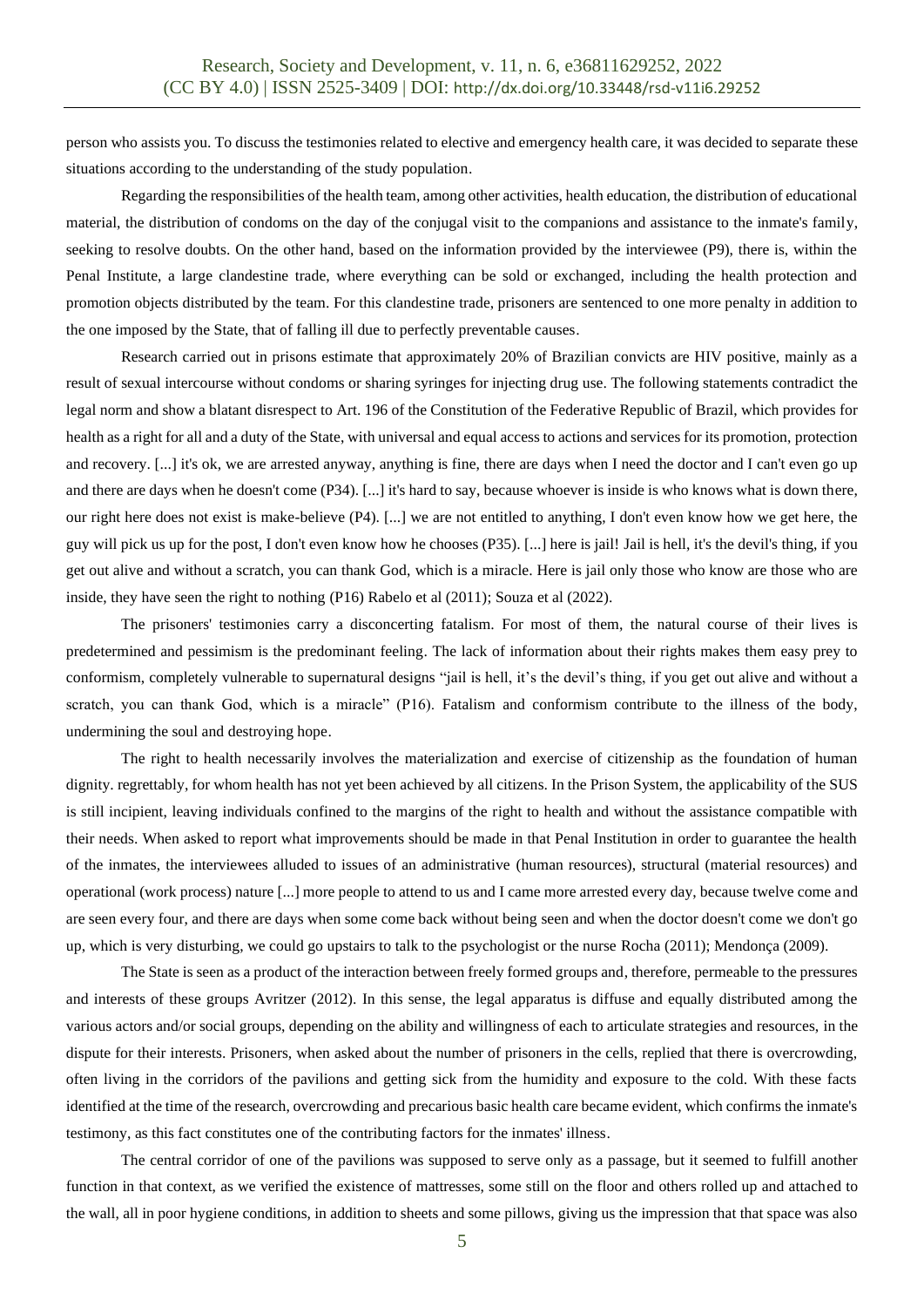used as a kind of "open cell". Some prisoners stuck a sheet with nails on the wall and left them stretched over the mattresses, already tied to the same wall, featuring a curtain, whose function was to hide the presence of food, shoes and clothes. Each space in the corridor was covered by these empanadas and seemed to be disputed by the inmates later, we came to know that the occupation of spaces was a reason for conflicts and the order of arrival was the criterion of possession.

Regarding ambient lighting, there was a lack of lamps, generating little or almost no visibility, even in the morning, when we made the visit. During our walk through this "valley of tears", we came across a ragged prisoner lying on the wet floor due to what appeared to be a leak. Disoriented and stammering words that were difficult to understand, that human being ended up serving his sentence, under the "protection of the state". Next to him, we found another prisoner, affected by vascular disease, who, in an attempt to help him, informed us: "he has tuberculosis and has not been able to go up to be seen and no one has called him to the doctor for a long time, he even has a fever and spent the night coughing." (P15) The two prisoners were in the pavilion for not being able to go to the sunbath, due to their precarious physical conditions.

It is worth noting that, in the prison health unit, we heard many complaints of headache, cold and cough, certainly resulting from living in that unhealthy environment. The penumbra of the cells, combined with the dirt and humidity of the environment, pose great threats to the health of residents due to the high number of mites (a parasite that feeds on human skin and causes allergic reactions such as dermatitis, rhinitis and asthma), but, contradictorily, resemble a multicolored patchwork that demarcates living spaces, adorned with photos of naked women, global artists, singers of choice and soccer players. We were allowed to enter an isolated area, delimited by blankets and where the darkness almost did not allow us to move.

Our escort showed numerous artifices used by prisoners to hide illicit objects such as loose tiles, small holes covered by photographs, which, despite being discovered during the "fine comb" operations, always insisted on reappearing and fulfilling their role of maintaining the illusion. to be able to do what you want. "We reserve the right not to specify the types of objects, as we believe they are not relevant to the research". The storage of perishable and non-perishable food inside the cells also caused us great concern from the point of view of the prisoners' health. Without conditions of storage and verification of expiration dates, these foods can predispose the user to bacterial contamination and parasitic infestations. Inside some cells, we identified fruits, tomatoes, onions and peppers hanging on clotheslines, as well as shelves in the bathing area and very close to the toilet bowl.

We also observed plastic deposits with deteriorated sausages, whitish in appearance, and a huge fetid odor, in addition to juices in pet bottles with expired expiration dates. Regarding the water consumed in the cells, we observed that it is stored in old plastic bottles, covered with a cloth that is often moistened to keep the liquid cool. These bottles were stored in the barred windows of the bathroom, in the same place where the personal hygiene material was deposited. The floor and the masonry beds are also used for the storage of water bottles, as a rule, tied by cords together with the rest of the personal utensils. The aeration of the cells was another item of great concern to the researcher, when analyzed from the point of view of health. Access to the wind, made through a single window in the bathroom that opened to the external area of the pavilion. The almost unbearable heat justified the presence of numerous fans connected to bare wires, further favoring the occurrence of accidents involving electric shocks and resulting burns.

# **4. Conclusion**

This study reached its objective as it reflected on the health of people deprived of the right of freedom, for the social right, in a certain prison unit in the State of Paraíba.

Health care for people deprived of their liberty has not been developed in order to comply with current legislation, provided for in the PNSSP, with a view to preventing, maintaining and treating the health of these people and the overcrowding of cells and prison sectors, the situation is chaotic, although it presents conditions for reversibility through the use of public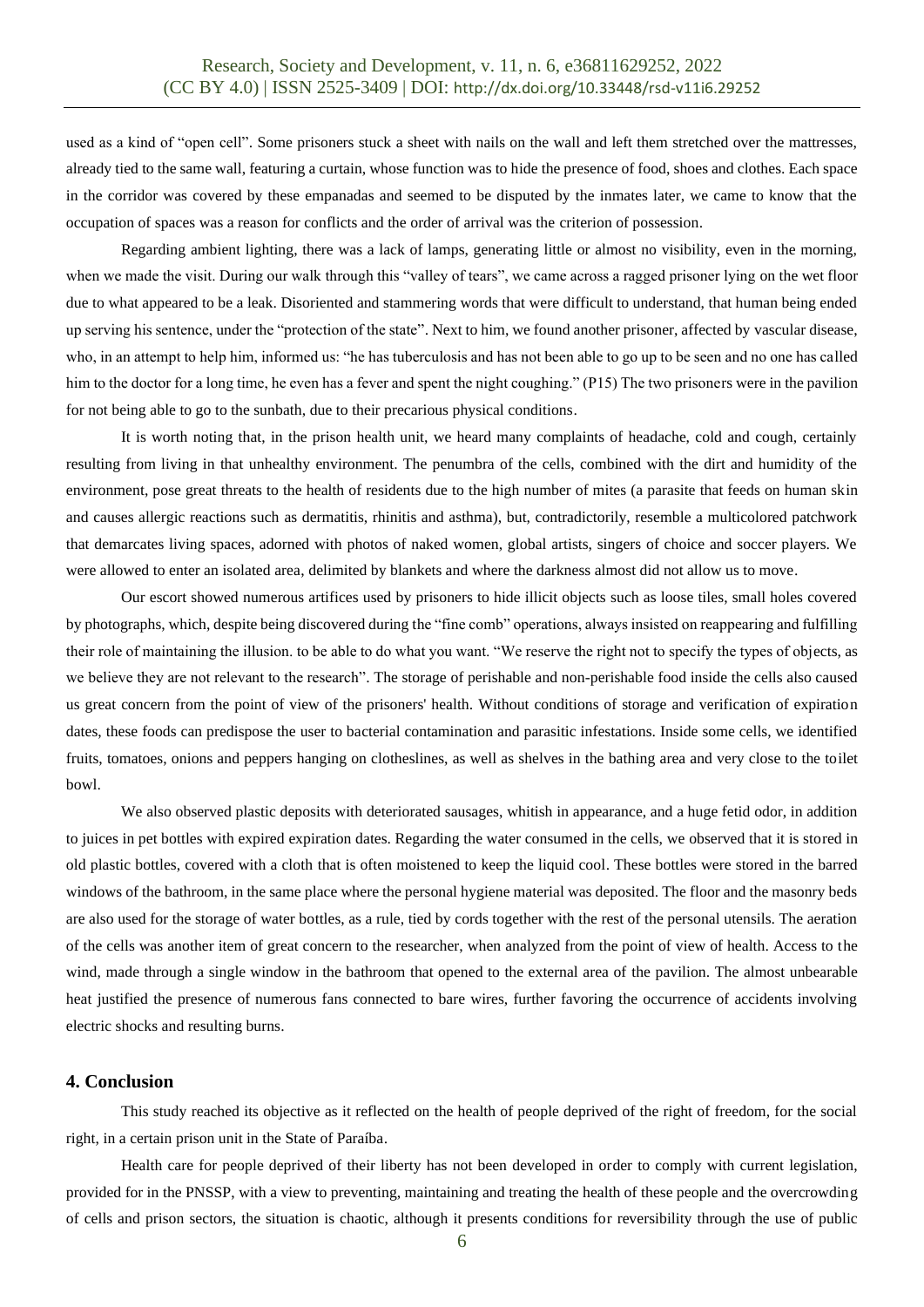policies, political will of government managers and some administrative readjustments of a local nature.

In the routine of the work process of the health team of the prison institute, the lack of knowledge of the specialty of the members of the health team by the users of the system was also identified as an important generator of inefficiency of the health services. This lack of knowledge makes the therapeutic process difficult, as the user ends up exposing specific problems to different professionals and the resumption of the theme compatible with the professional's expertise in care causes a loss of time, discouraging the intern from exposing other themes that afflict him at that moment.

With regard to the psychological aspects resulting from the imprisonment process, attention is paid to the feeling of conformism and fatalism presented by a significant majority of the interviewees. These feelings contribute to the deepening of health problems and are encouraged by some team members who, contradictorily, end up being responsible for the problems they will have to deal with in the short term.

Therefore, the poor conditions of local hygiene and the lack of material conditions to promote and/or maintain it constitute a fundamental obstacle to be overcome. The exposure of inmates to pathogens generated by the accumulation of garbage ends up making any attempt to maintain health in the prison institute unfeasible, the scenario of this research. This serious problem does not only affect the lives of these people, but also the health of visitors, especially their partners at the time of conjugal visits, thus constituting a public health issue.

It is concluded that new research can emerge from the creation of this scientific content, specifically aimed at this community described as a study-research objective, based on the eloquent bases of ethics-bioethics for fundamental research with human beings.

## **Acknowledgments**

We would like to thank Professor Dr<sup>ª</sup> Aurilene Cartaxo for the privilege of sharing this empirical knowledge of her Doctoral Thesis.

## **References**

André, M (2022). O que é um estudo de caso qualitativo em educação? Revista da FAEEBA – Educação e Contemporaneidade, 22(40), 95-103.

Araújo, M. M., et al. (2020) Assistência à saúde de mulheres encarceradas: análise com base na Teoria das Necessidades Humanas Básicas. *Esc. Anna. Nery* 24(3).

Avritzer, L. (2012). Sociedade civil e Estado no Brasil: da autonomia à interdependência política. *Opin. Publica*, 18:(2).

Brasil. Resolução nº 466, de 12 de dezembro de 2012 (2012). *Dispõe sobre diretrizes e normas regulamentadoras de pesquisas envolvendo seres humanos*. Diário Oficial [da] República Federativa do Brasil, Brasília, DF,

Carvalho, S. G., et al. (2020). A pandemia no cárcere: intervenções no superisolamento. *Ciênc. saúde coletiva*,25:(9).

Código de Direito Penal. Lei de nº 7.210 (1984). *Dispõe sobre a Execução Penal Alterada*. Brasília 1984.

Ferreira, S. S. (2011). Plano Operativo Estadual de Saúde do Sistema Penitenciário*. Governo do Estado da Paraíba*.

Freitas, W. M. F., et al (2009). Paternidade: responsabilidade social do homem no papel de provedor. *Rev. Saúde Pública*, 43(1), 85-90.

Lima, S. S. (2019). O cuidado aos usuários de drogas em situação de privação de liberdade. *Physis* 29 (03)

Mendonça, E. T, de. Enfermagem – Saúde: construindo um saber sobre políticas de saúde, 1977 – 1980. Rio de Janeiro, 2009. 127 f. Dissertação (Mestrado em Enfermagem) -Centro de Ciências Biológicas e da Saúde. Programa de Pós Graduação em Enfermagem. Universidade Federal do Estado do Rio de Janeiro – UNIRIO/ RJ, 2009.

Minayo, M. C. S. (2010) *O desafio do conhecimento: pesquisa qualitativa em Saúde*. (12a ed.), Hucitec.

Ministério da Justiça. (2006a). Conselho Nacional de Política Criminal e Penitenciária. Resolução n° 06 de maio. *Dispõe sobre a nova Redação ao Anexo I, da Resolução nº 07, de 14 de abr. de 2003*. Brasil.

Ministério da Saúde. Lei nº 8.080 (1990). *Dispõe sobre as condições para a promoção e recuperação da saúde, a organização e o funcionamento dos serviços correspondentes e dá outras providências*. Brasil.